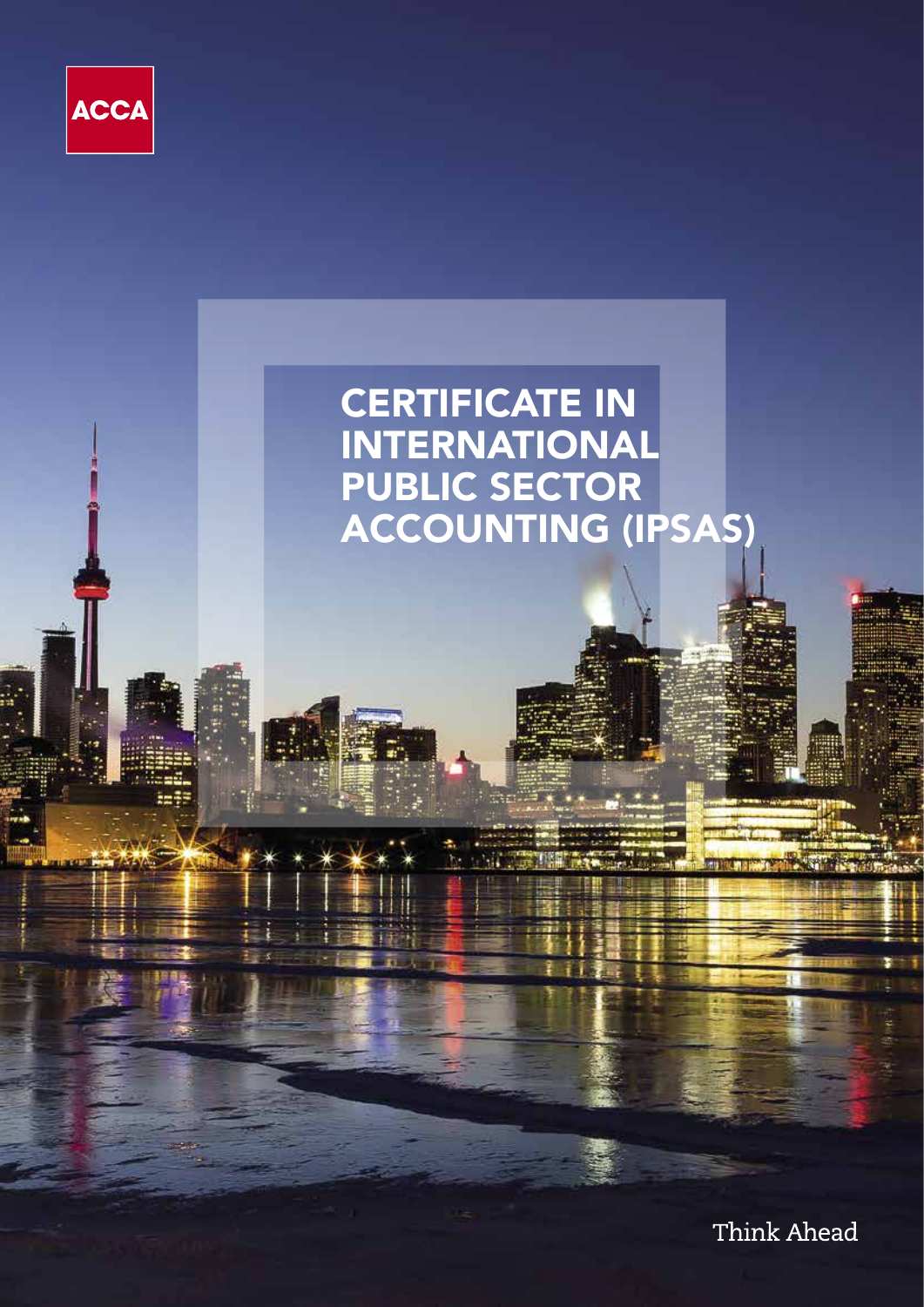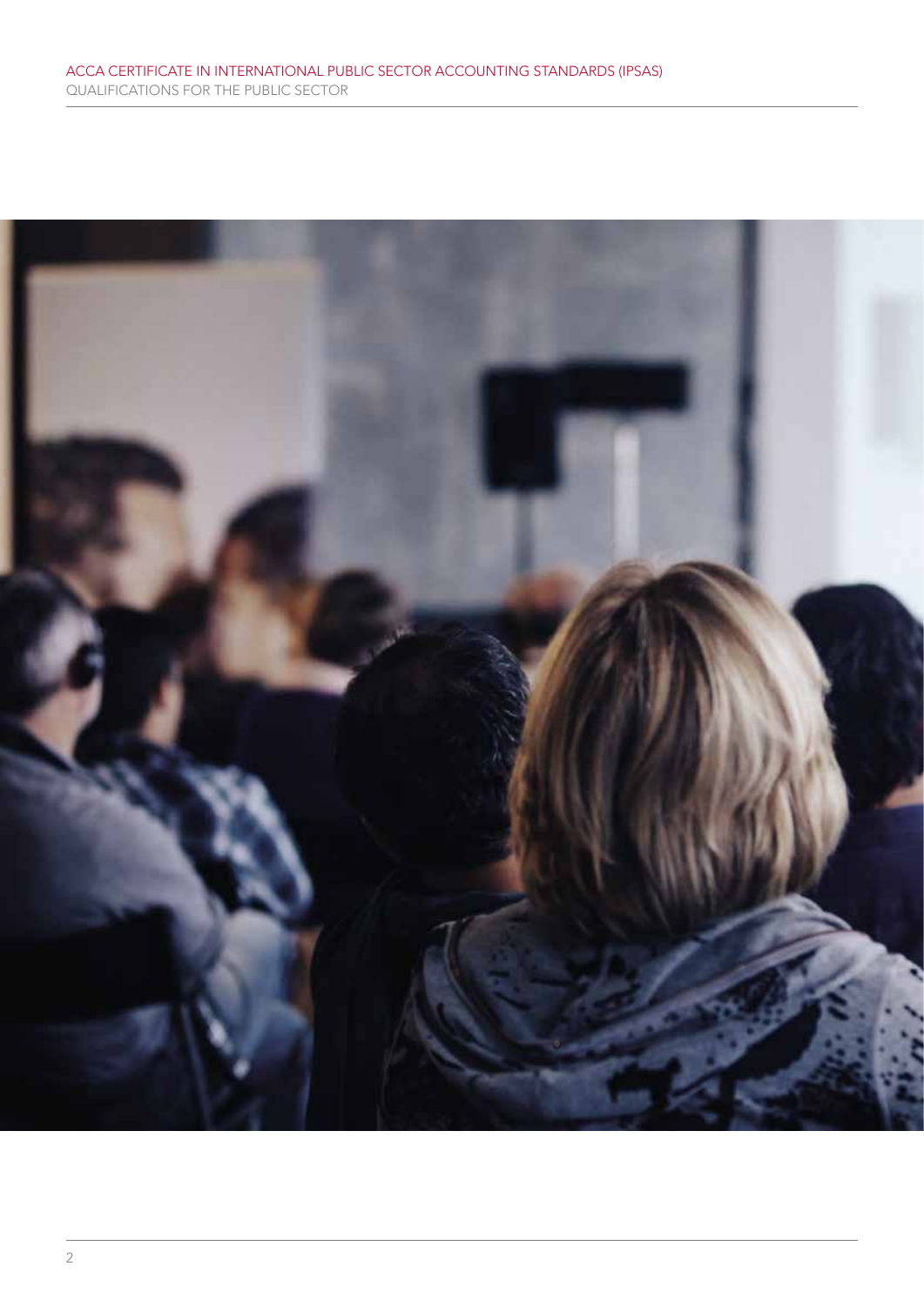# **About ACCA**



#### ACCA is the Association of Chartered Certified Accountants and we're the world's most forward thinking professional accountancy body.

We believe that accountancy is vital for economies to grow and prosper – which is why we work all over the world to build the profession and make society fairer and more transparent.

Founded in 1904, we now have more than 219,000 fully qualified members and 527,000 students worldwide. They're amongst the world's best-qualified and most highly sought-after accountants – and they work in every sector you can imagine.

#### ACCA in the public sector 4 What is the ACCA Certificate in International Public Sector Accounting Standards (IPSAS)? 5 Benefits of the ACCA Cert IPSAS 6 Who is it for? How does it work? 7 Certificate in IPSAS course contents 8 Pricing 9 Additional support for the public sector 10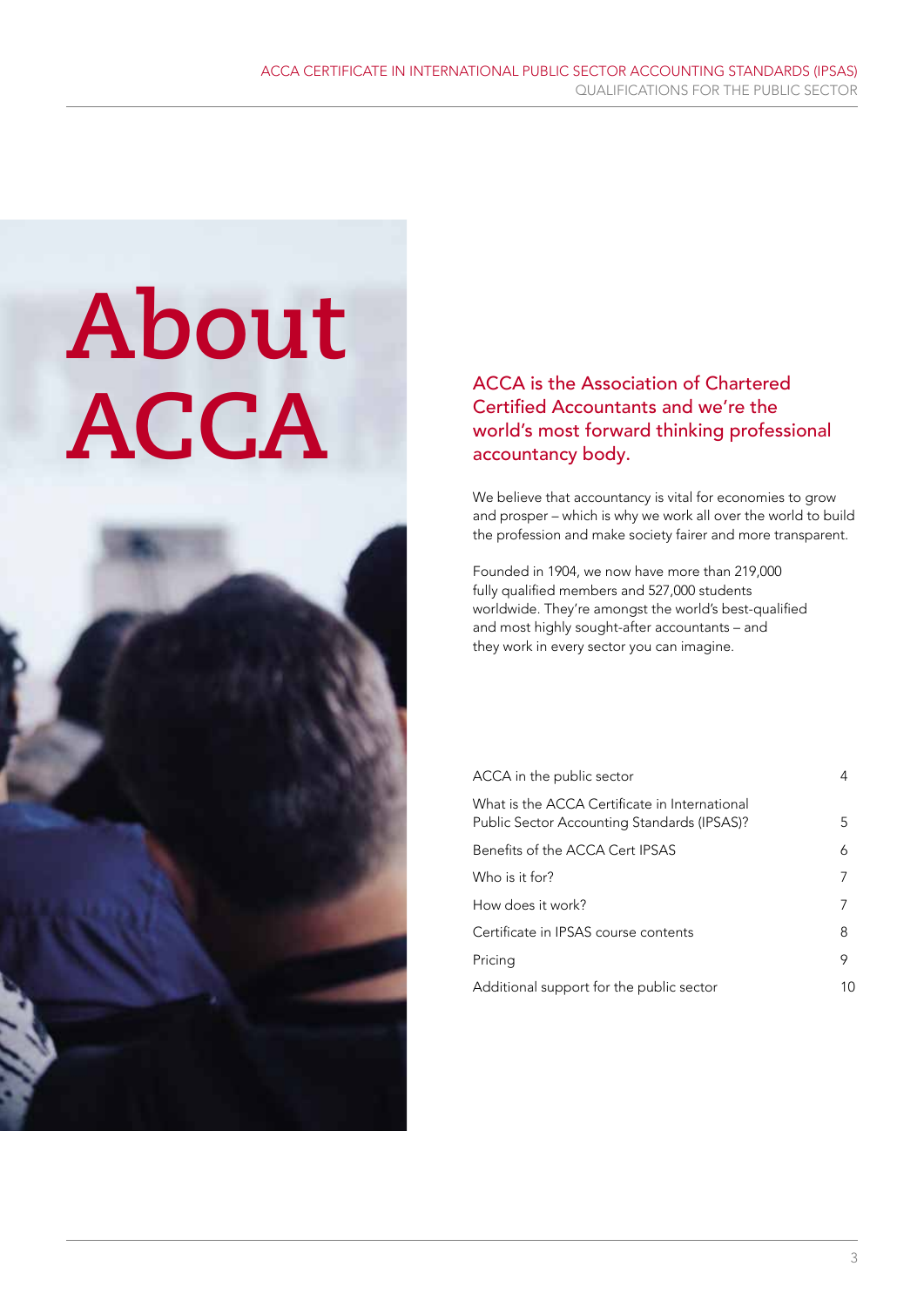## **ACCA in the public sector**

#### For public finance leaders of the future, ACCA is your partner of choice. Our qualifications directly answer the needs of the public sector for today – and tomorrow.

We understand that public service excellence and value for money matter in developed and developing economies around the world. That's why our resources support finance professionals throughout their careers, making them invaluable business partners with strong professional skills.

Because we're global, we can tailor our support at a local level to share the unique expertise that we've acquired by working with major partners – from governments to donor agencies and beyond. And our market-leading research signposts future developments, helping you to anticipate how finance is changing in the public sector.

We equip you to deliver excellent public financial management and develop the strategic, forward thinking public sector accountants that the world needs. Together with our 67,000 members and students working in the public sector worldwide, we ethically support the business of government and build stronger societies worldwide.

Our partnerships have been integral in founding a national self-sustaining accountancy profession in numerous countries globally including: Botswana, Cambodia, Ethiopia, Lesotho, Mauritius, Swaziland, Uganda, Vietnam and Zambia. We currently have over 640 approved employers in the public sector from around the world.

67,000

members and students working in the public sector worldwide

640

approved employers in the public sector from around the world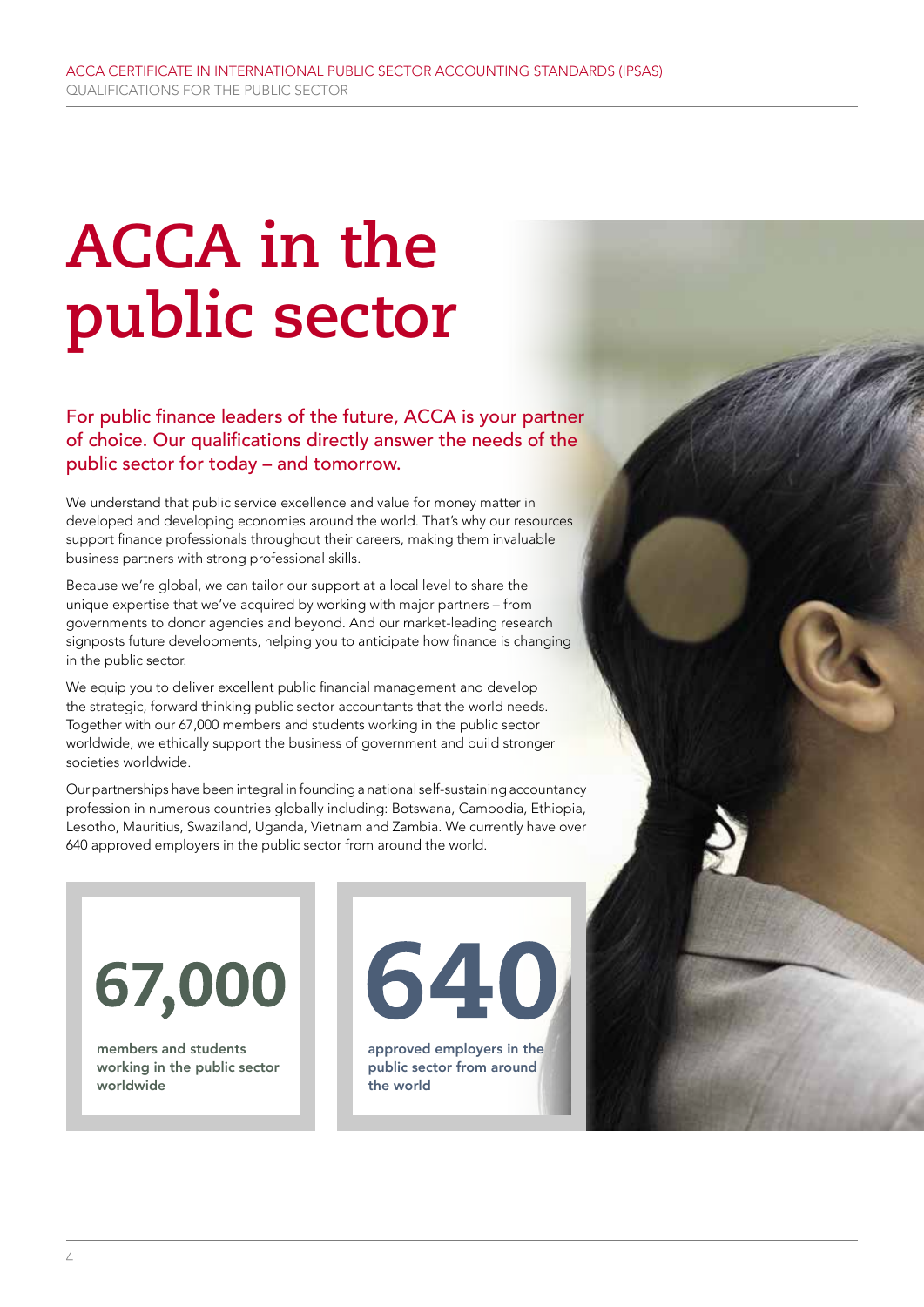### **What is the ACCA Certificate in International Public Sector Accounting Standards (IPSAS)?**

IPSAS® have been developed to enhance the quality, consistency and transparency of public sector financial reporting worldwide. Issued by the International Public Sector Accounting Standards Board (IPSASB), they are cash-based standards and accruals standards used for the preparation of general purpose financial statements by governments and other public sector entities around the world.

The ACCA Certificate in International Public Sector Accounting Standards – known as Cert IPSAS – has been specifically developed to help you meet the challenges of implementing IPSAS® by:

- examining the fundamental requirements of accrual-based IPSAS® on a standardby-standard basis, for the benefit of preparers, auditors and users of financial statements
- providing guidance on how to use IPSAS<sup>®</sup> in practice, with the aid of cases, interactive exercises and formative questions
- explaining the difference between the cash basis IPSAS® and accrual-based IPSAS®
- providing an overview of how IPSAS<sup>®</sup> are used around the world
- explaining the workings of the IPSASB and how these are developing.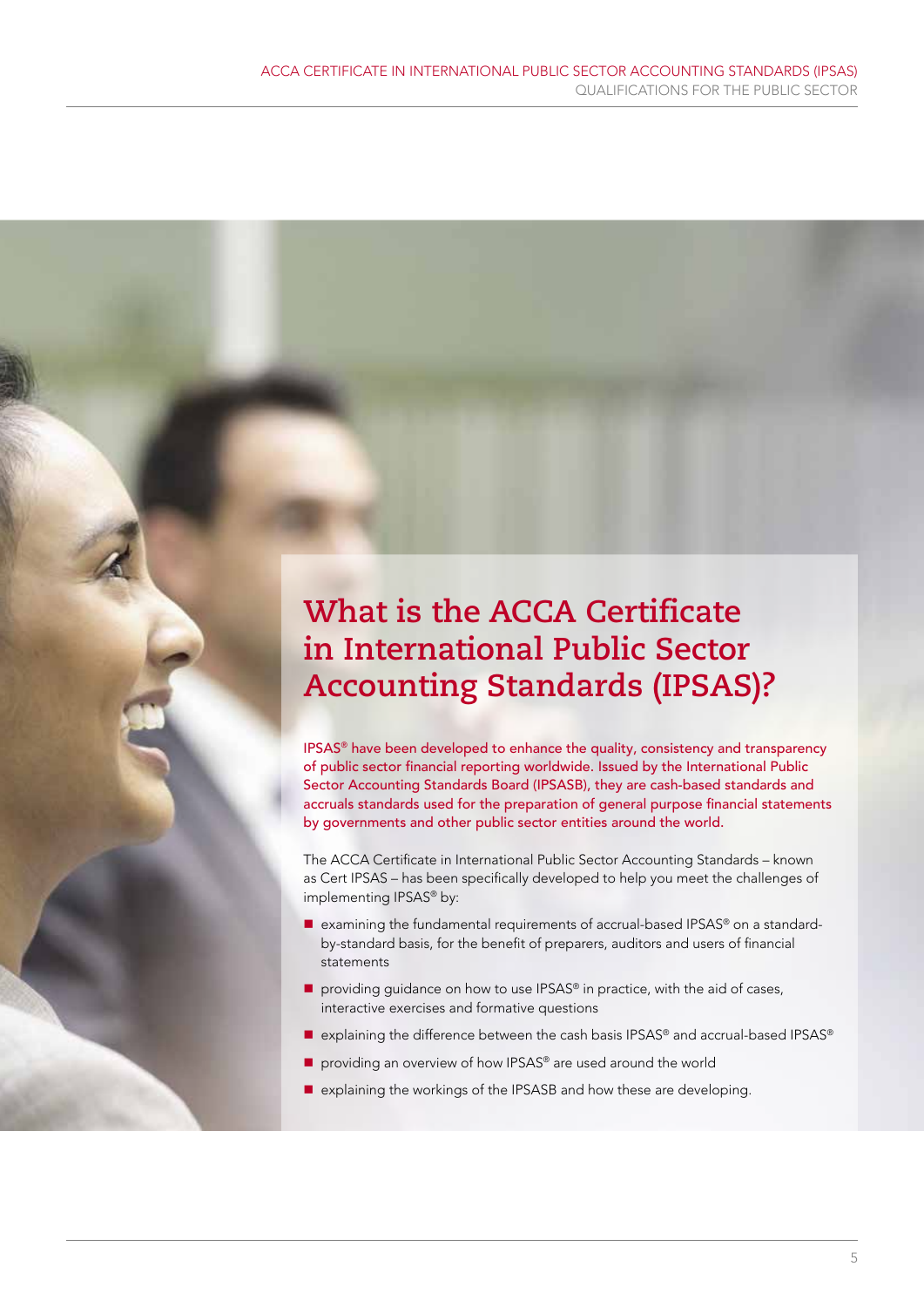## **Benefits of the ACCA Cert IPSAS**



Our qualification will equip finance professionals working in the sector, or wanting to work in the sector, with stronger and more relevant financial reporting skills.

- Comprehensive syllabus: The fundamental requirements of accruals-based IPSAS® are taught on a standard-bystandard basis, for the benefit of preparers, auditors and users of financial statements. It also gives guidance on how to use IPSAS® in practice, with the aid of questions, cases and interactive exercises and explaining the difference between the cash basis IPSAS® and accruals-based IPSAS®
- Essential public sector finance knowledge: It's a great source of the essential IPSAS® knowledge and principles that prepare finance professionals for the increasingly global market place. It keeps them ahead of international developments and shows them how they can apply them to their organisation.
- Continual evolution: The course is updated to reflect changes in regulation legislation. Any changes made on or before 1 September annually will be assessed within the Cert IPSAS and included in the accompanying course from early in January until 31 December of the following year. The updated Cert IPSAS materials are published on the ACCA website on 1 April each year.
- Flexible learning: It's a fully-flexible online qualification that can be accessed anytime, anywhere – or delivered as part of a blended learning programme and provides an efficient, convenient solution to meet your organisation's training needs.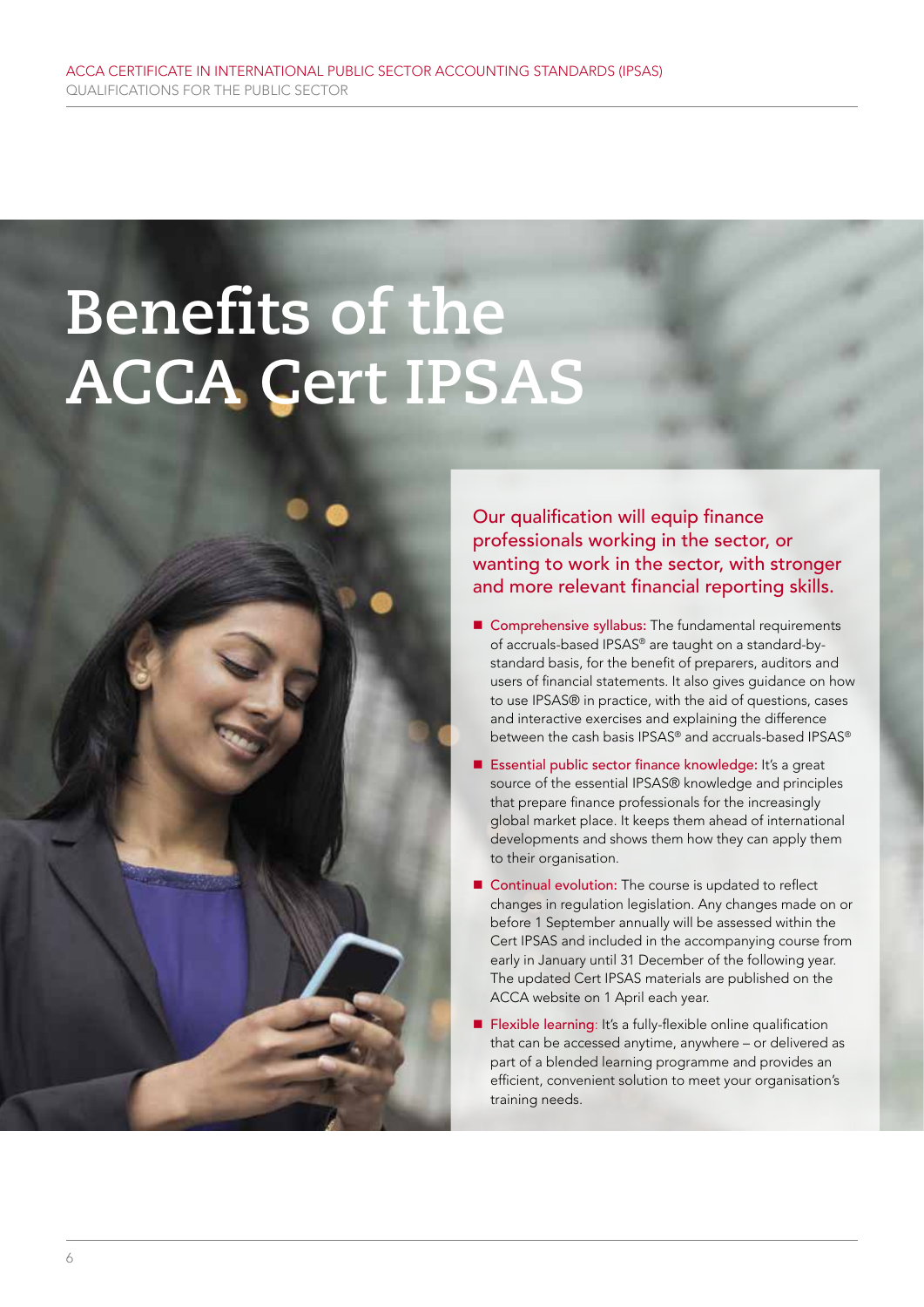### **Who is it for?**

Cert IPSAS will be relevant to your finance professionals if your organisation is using or about to implement IPSAS®, or if your employees are working with clients who are using or about to use IPSAS®.

It's perfect for helping employees with a background in financial reporting to meet the challenges of implementing IPSAS®, providing a practical and introductory knowledge of these standards and how they are interpreted and applied.

It's been prepared for:

- public sector employers and employees globally
- $\blacksquare$  accountants working or wishing to work in the public sector
- **L** learning providers
- national and local governments
- $\blacksquare$  policy makers specialising in the public sector
- **n** international donors.

If your employees already have a professional accountancy qualification, this qualification can be a valuable source of CPD – offering an opportunity to top up existing competencies with specific technical knowledge and skills around IPSAS®.

If your employees do not hold a professional accountancy qualification, it offers them the opportunity to gain formal recognition of their IPSAS® knowledge and skills. It is recommended that an educational or vocational background in financial reporting is gained before starting on Cert IPSAS.

### **How does it work?**

#### The Cert IPSAS includes both an online course and an assessment.

The online course includes all the study materials your employees will need, although candidates will benefit from having a copy of the International Public Sector Accounting Standards Board (IPSASB) 2019 Handbook of International Public Sector Accounting Pronouncements. You can find the handbook at www.ifac.org

If your employees already using IPSAS® at work and want formal recognition of their skills, they can apply to only take the online Cert IPSAS assessment. If they don't need certification, but want extra knowledge in the field, they can choose the course only.

You can apply online at any time. Upon purchase, you will have 12 months to register to the course and/or assessment and six months to complete the course and/ or assessment. Typically, a candidate should take 20 hours to work through the course. Studying for another qualification as an ACCA member can count towards their continuing professional development (CPD).

The certificate is assessed by a one hour exam with multiple-choice questions. There are 25 multiple-choice questions based on the syllabus. The candidate is required to answer 13 questions correctly.

The fee covers three attempts to take the assessment. If candidates don't pass after three attempts, another registration fee needs to be paid to attempt the assessment again, which gives a further three attempts to pass.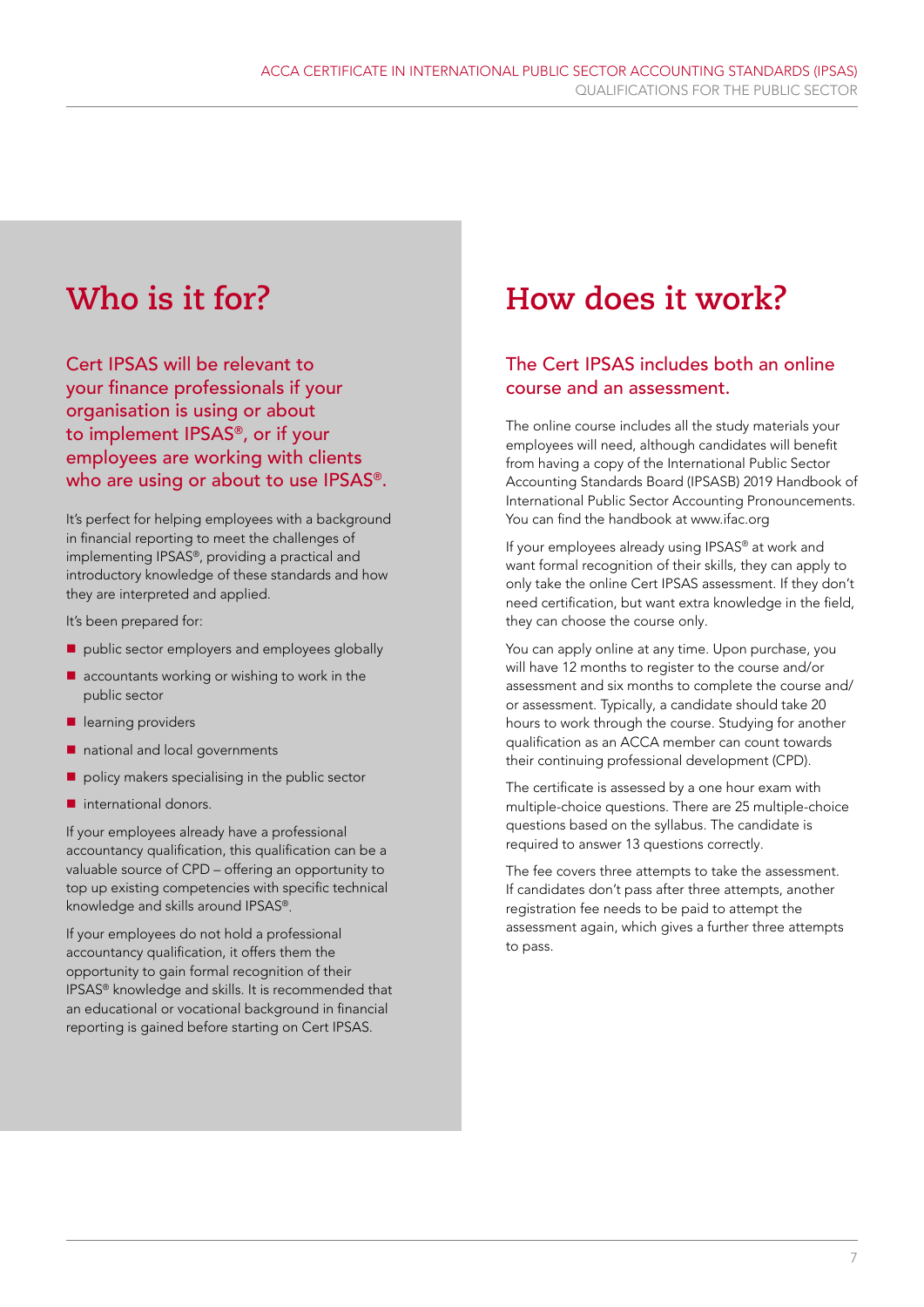### **Cert IPSAS course contents**

#### The syllabus contains the following topics:

#### IPSASB

An overview of the work of the Board (IPSASB), including its organisation, the characteristics of public sector entities, the relationship between IPSAS® and the corresponding International Accounting Standards (IAS) / International Financial Reporting Standards (IFRS), the purpose of financial statements and any ongoing projects.

#### Financial statement presentation and accounting policy

Develops an overview of:

- $\blacksquare$  financial statements (IPSAS<sup>®</sup> 1)
- $\blacksquare$  cash flow statements (IPSAS® 2)
- accounting policies, changes in accounting estimates, and errors (IPSAS® 3).

#### Financial performance

Provides an understanding of:

- non-exchange revenue (IPSAS® 23)
- exchange revenue (IPSAS® 9)
- construction contracts (IPSAS<sup>®</sup> 11).

#### Accounting for assets and liabilities

Delivers teaching around a wide range of topics including:

- **P** property plant and equipment (IPSAS® 17)
- $\blacksquare$  intangible assets (IPSAS® 31)
- $\blacksquare$  investment property (IPSAS® 16)
- impairment of cash generating assets (IPSAS® 26)
- $\blacksquare$  impairment of non-cash generating assets (IPSAS® 21)
- borrowing costs (IPSAS<sup>®</sup> 5)
- $\blacksquare$  inventories (IPSAS<sup>®</sup> 12)
- leases (IPSAS<sup>®</sup> 13)
- financial instruments (IPSAS® 28, 29, 30)
- $\blacksquare$  provisions
- contingent liabilities and contingent assets (IPSAS<sup>®</sup> 19)
- events after the reporting date (IPSAS<sup>®</sup> 14)
- $\blacksquare$  employee benefits (IPSAS® 39)
- social benefits (IPSAS® 42)
- agriculture (IPSAS® 27).

#### Consolidation

Delivers training around:

- consolidated and separate financial statements (IPSAS® 6)
- $\blacksquare$  interests in joint ventures (IPSAS® 8)
- $\blacksquare$  investments in associates (IPSAS® 7)
- $\blacksquare$  translation of financial statements of foreign operations  $(IPSAS<sup>®</sup> 4)$
- $\blacksquare$  financial reporting in hyperinflationary economies (IPSAS® 10)
- disclosure standards and other topics, presentation of budget information (IPSAS® 24)
- segment reporting (IPSAS<sup>®</sup> 18)
- related party disclosures (IPSAS® 20)
- disclosure of financial information about the general government sector (IPSAS® 22)
- service concessions (IPSAS® 32).

#### Cash basis IPSAS®

Teaches students about Part 1 of the cash basis IPSAS®, covering required information in:

- $\blacksquare$  the statement of cash receipts and payments
- disclosures
- $\Box$  consolidation under the cash basis
- **P** presentation of budget information in the financial statements
- $\blacksquare$  the additional (non-mandatory) disclosures encouraged in Part 2 of the cash basis IPSAS®.

#### First-time adoption of accrual-based IPSAS®

Delivers training cover the following areas:

- $\blacksquare$  migrating from cash to accrual basis
- first time adoption of IPSAS® (IPSAS® 33)
- change management and the adoption of IPSAS®.

#### Forthcoming proposals for change

Teaches students about Public sector financial crisis and IPSAS®, IPSASB's strategic direction and forthcoming proposals from the IPSASB.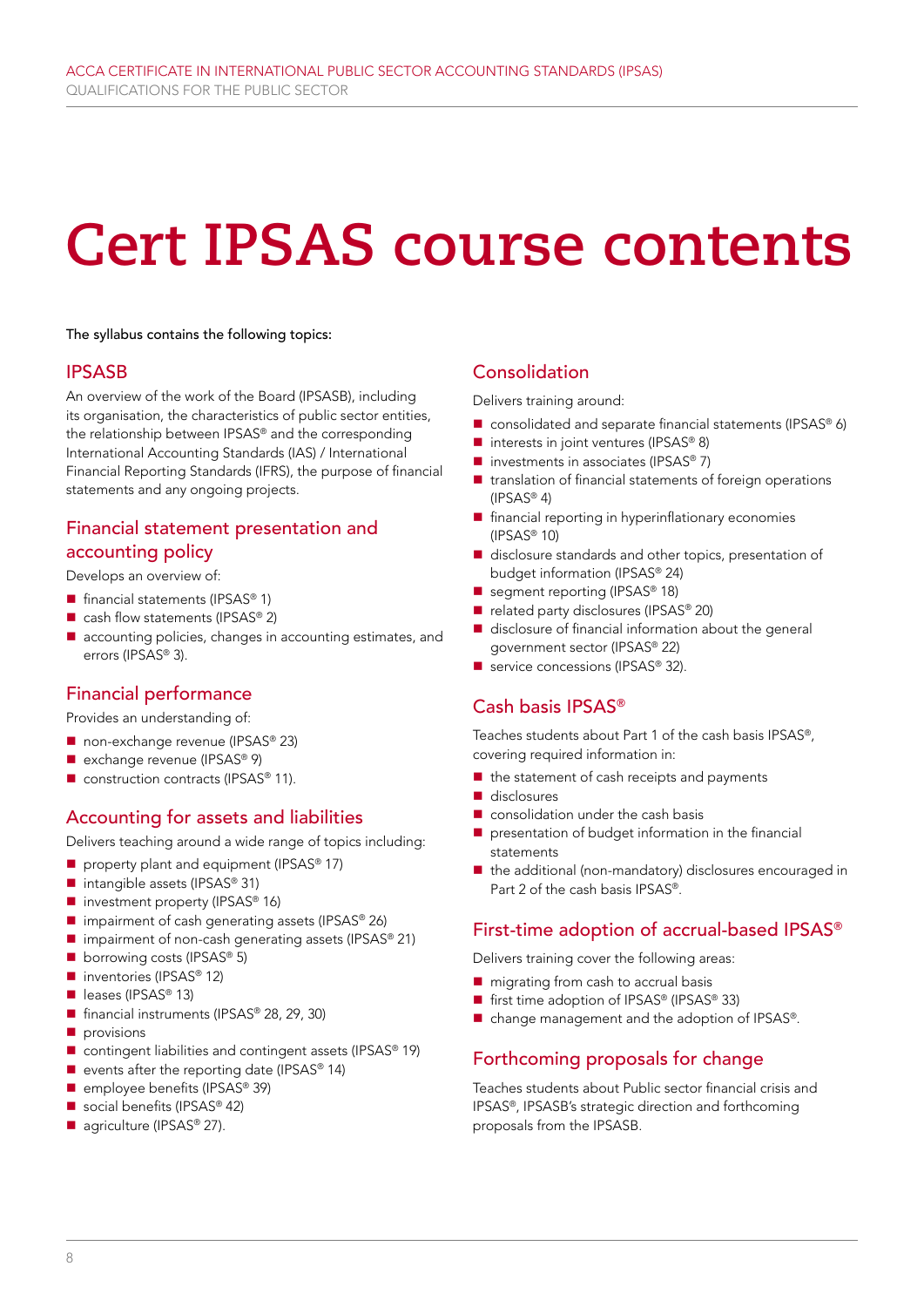## **Pricing**

Users can purchase the certificate individually, but there are also pricing options available for organisations that want to register batches of candidates. This means that the more candidates you register with us, the better value the qualification is. Cert IPSAS can also be delivered as part of a blended learning programme.

ACCA members receive a discount for the certificate if they supply their membership number when signing up to the qualifications. Discounts are also provided to ACCA Approved Employers.

Employers or tuition providers who want to offer Cert IPSAS to multiple users may qualify for contract pricing - which makes Cert IPSAS particularly cost effective. The best rates are reserved for Approved Employers, Approved Learning Partners and ACCA members.

For pricing and study options, contact your local ACCA office or visit www.accaglobal.com/certipsas

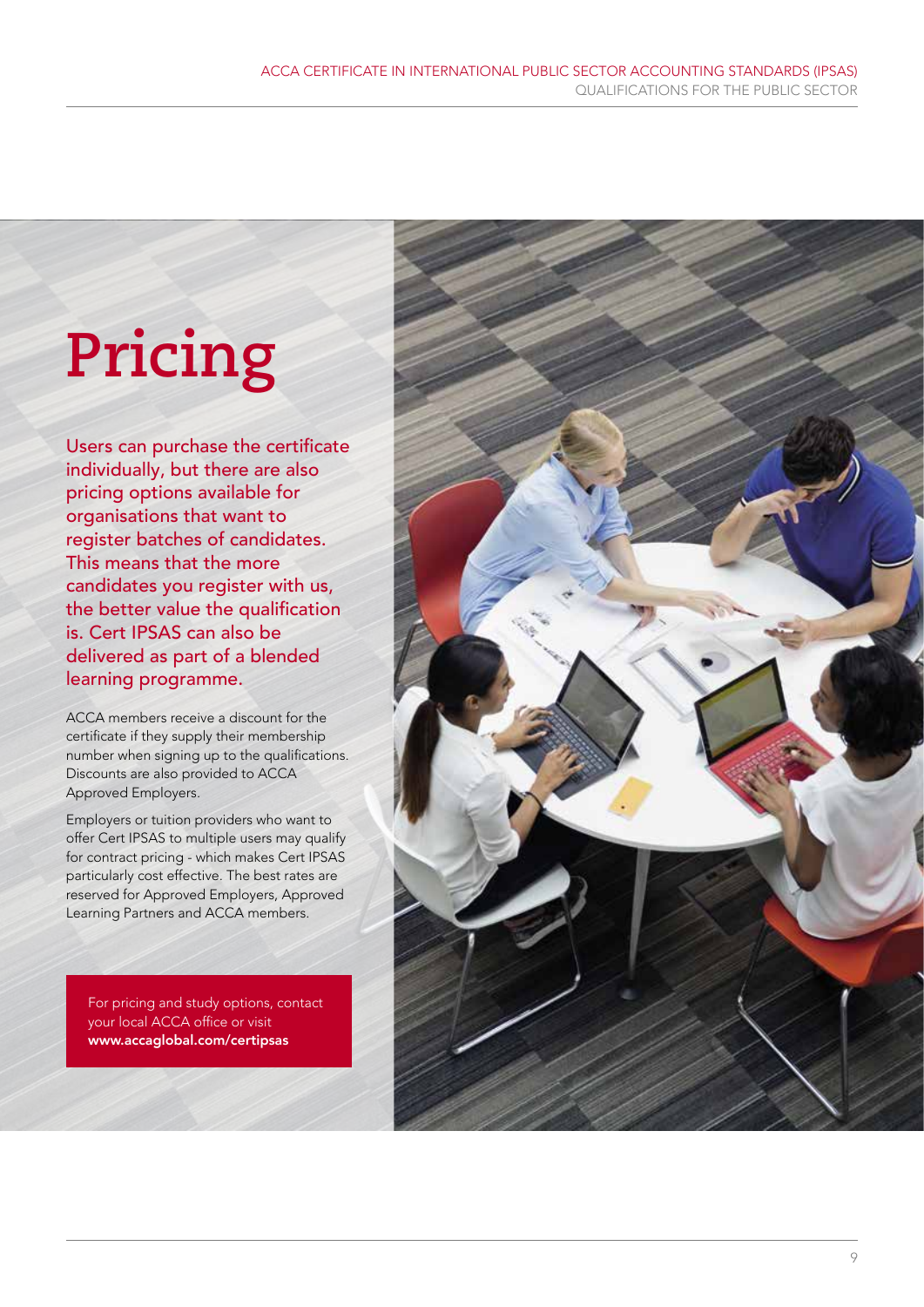## **Additional support for the public sector**

#### We help you deliver excellence in public financial management and value for money for both service users and citizens.

Our range of qualifications, research, recruitment and consultancy services is designed to help you build the finance capabilities your organisation needs to deliver effective financial management and the stewardship of public funds.





To make an order or enquire about discount pricing please speak with an ACCA business development manager or email ppq.administration@accaglobal.com

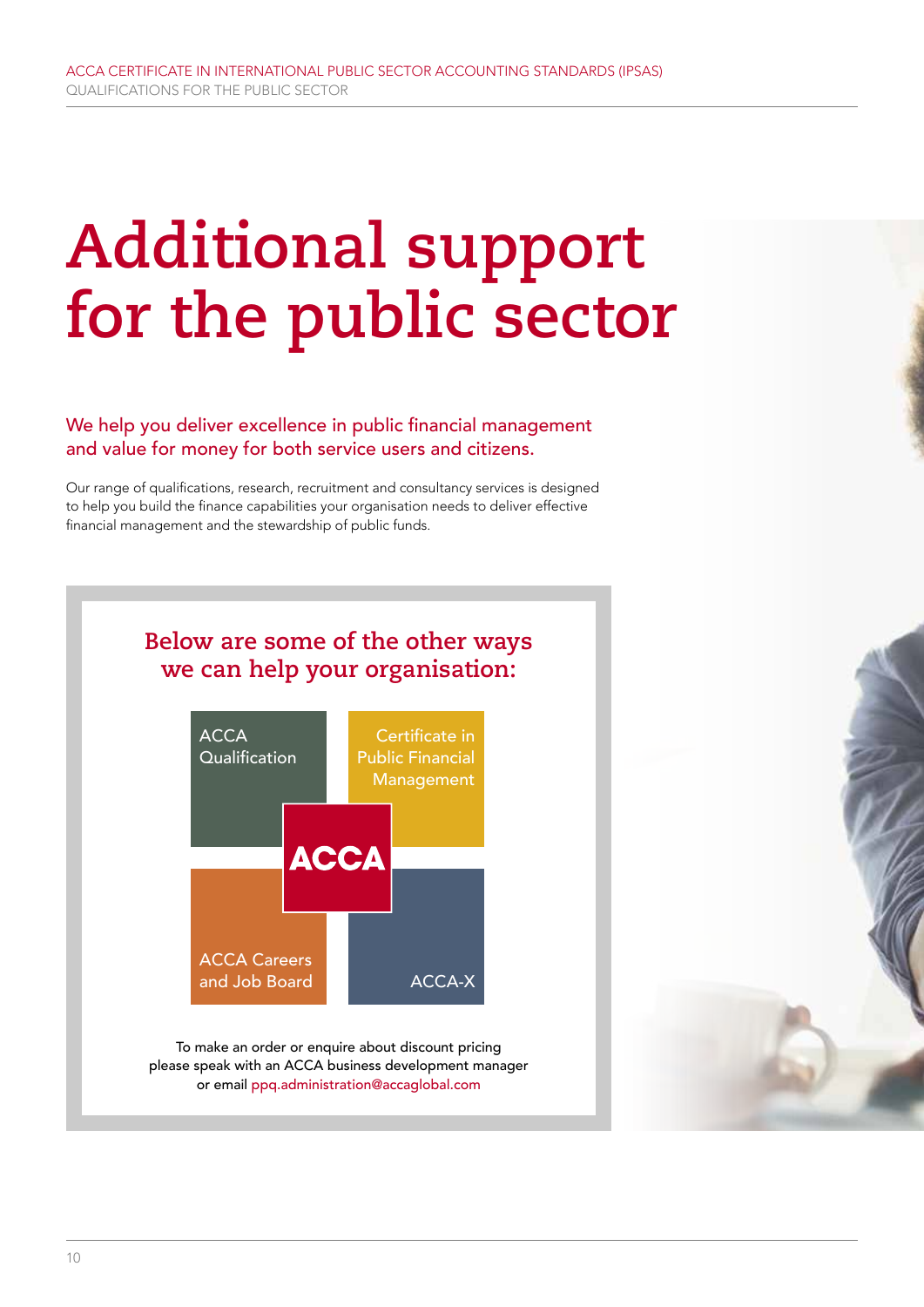